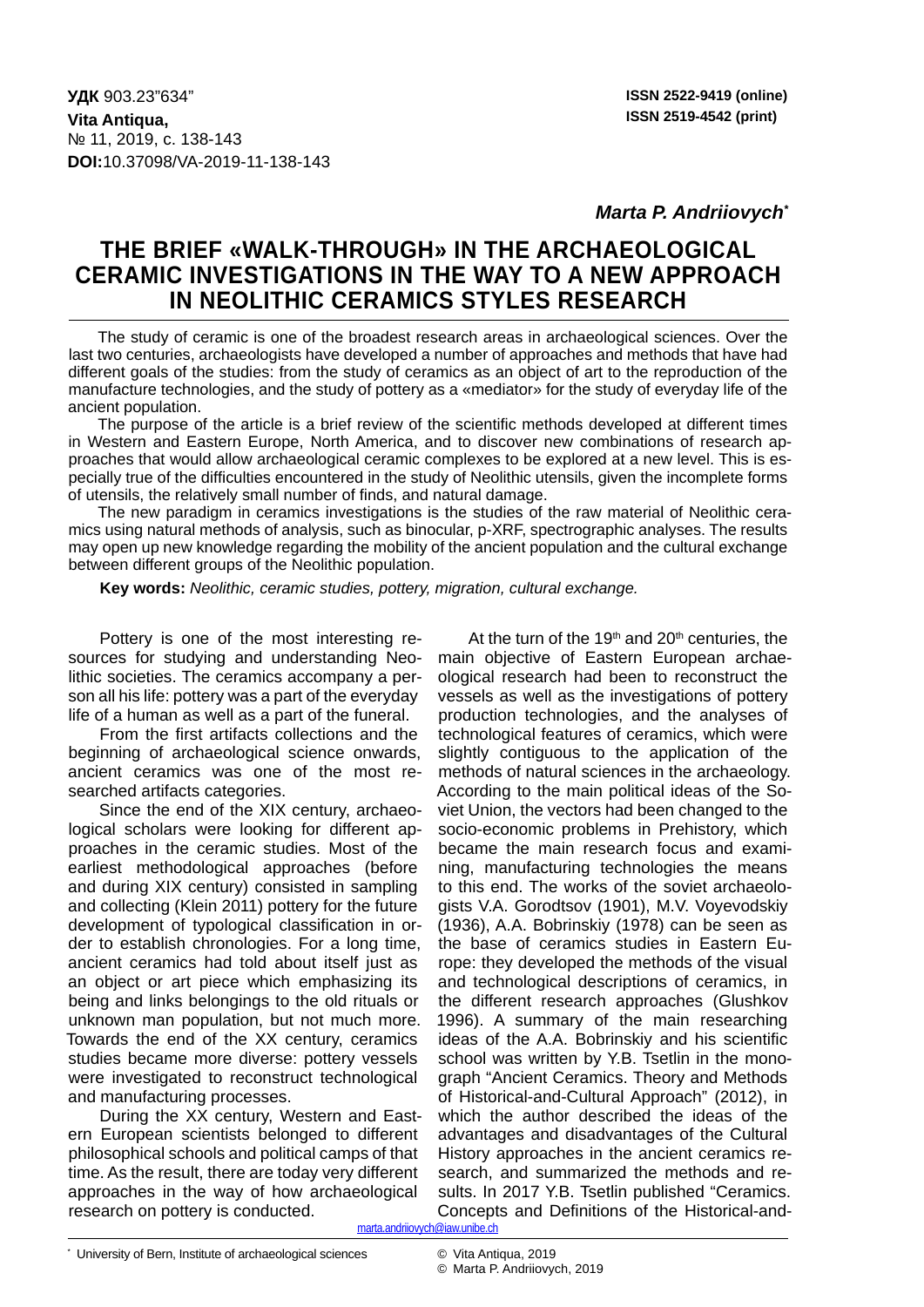Cultural Approach" (2017) a dictionary of the main terms and concepts of the way of scientist investigation.

During the same time, there was a stronger tendency in Western Europe and North America to use the methodology from the natural sciences in ceramics investigations. From the end of the XIX century European archaeologist started to use petrographic and chemical studies to investigate ethnological collections from different ethnic groups from the colonies with attention to used clays, admixtures, shaping and decoration techniques, colors etc. (Glushkov 1996).

During the XX century, several outstanding works were published in pottery studies, which are still relevant today. Some of the most important work was done by Anna Shepard. She wrote the seminal guidebook "Ceramics for the Archaeologist" for potteries studies, which connected archaeological approaches with chemical and physicals analyses (Shepard 1986).

On the end of XX and beginning of XXI century, many institutes provide their scientific researches about such broad topic as a ceramics and pottery ("Pottery analysis. A Sourcebook" by Prudence M. Rice, 1987; "Ancient Ceramics. Theory and Methods of Historical-and-Cultural Approach" by Y.B. Tsetlin, 2012 and etc.). These works concentrated on the description of all basic methods and analyses of ceramics studies at that time: from the scientific description of the vessels to the analyses of the clay structure and types of the admixtures, typological as well as decorative aspects, and manufacturing techniques.

Accordingly, the methodology of pottery studies today is connected to different sciences including ethnography, cultural and social anthropology, and – of course – archaeology and archaeometry. What most research traditions have in common is that the scholars define methodological groups within pottery studies:

- 1. Form description;
- 2. Patterns analyses;

3. Reconstruction of the cultural traditions of the pottery.

In the past decades Ukrainian and Soviet archaeological works on archaeological ceramics concentrated on the questions of typology (based on pottery classification systems created by V.F. Gening; other Neolithic pottery scholars N.S. Kotova, 2015, S.Zh. Pustovalov, 2001, etc.). The first concern thereby was the morphological form description (definitions and types of the rim, bottoms, handles) and further strategies of the classification and so-called "cultural attribution" of the ceramics. Which is an

important and fundamental ground for ceramics artifacts attribution.

But in one of the points, the pottery "research-potential" had been conserved in the definition of "culture" and were squeezed with terms of "type". Changing the paradigm at the use of ideas of what is "culture" and what is cultural attributes directly influenced how the archaeologist should interpret the artifacts. Earlier all methodological groups of the pottery analyses aimed at final cultural interpretation.

Beyond that, since the beginning of the XX century archaeologists in Western Europe and Northern America started to use the chemical and physical methods of survey. The close collaboration between archaeological and natural sciences gave new possibilities in archaeological researches. This can be done by applying analytical methods for identification of the used raw material for making the ceramics, binocular microscope, as well as different other petrographic, spectrographic, different chemical and X-ray diffraction analyses.

Using these methods, it is important to formulate precise questions regarding the different archaeological context so that the results might answer to them. As A.O. Shepard pointed out, archaeologists studying ceramics have to use not only a historical-anthropological perspective, but also being trained in geological science as optical mineralogy, geochemistry, and clay mineralogy (Shepard 1985). As a lot of physical and chemical methods are very complex to understand for the archaeologist because this would require a lot of domain knowledge, the best way is to combine them with binocular observations and descriptions.

The next analytical step the pottery description (morphological, pattern, strength and porosity, color and firing details, etc.), typological classification, and obtaining the results of the mineral and chemical composition of the paste, the main question is to verify received data and to compare it with the archaeological data with a point to figure out contacts and cross-influences between different social groups.

During the XX century, physical methods for the study of ceramics have been most commonly used on the antique ceramic, Bronze and Iron Age pottery, and rarely prehistoric pottery. As A.O. Shepard explained, because of the composition of the paste and the destroyed crystalline structure of clay during the firing.

Nevertheless, the physical methods are strongly relevant for the Neolithic pottery studies. So far, we are having limited resources to figure out the prehistorical societies' networks. And some of the physical methods become a key to open more information not only about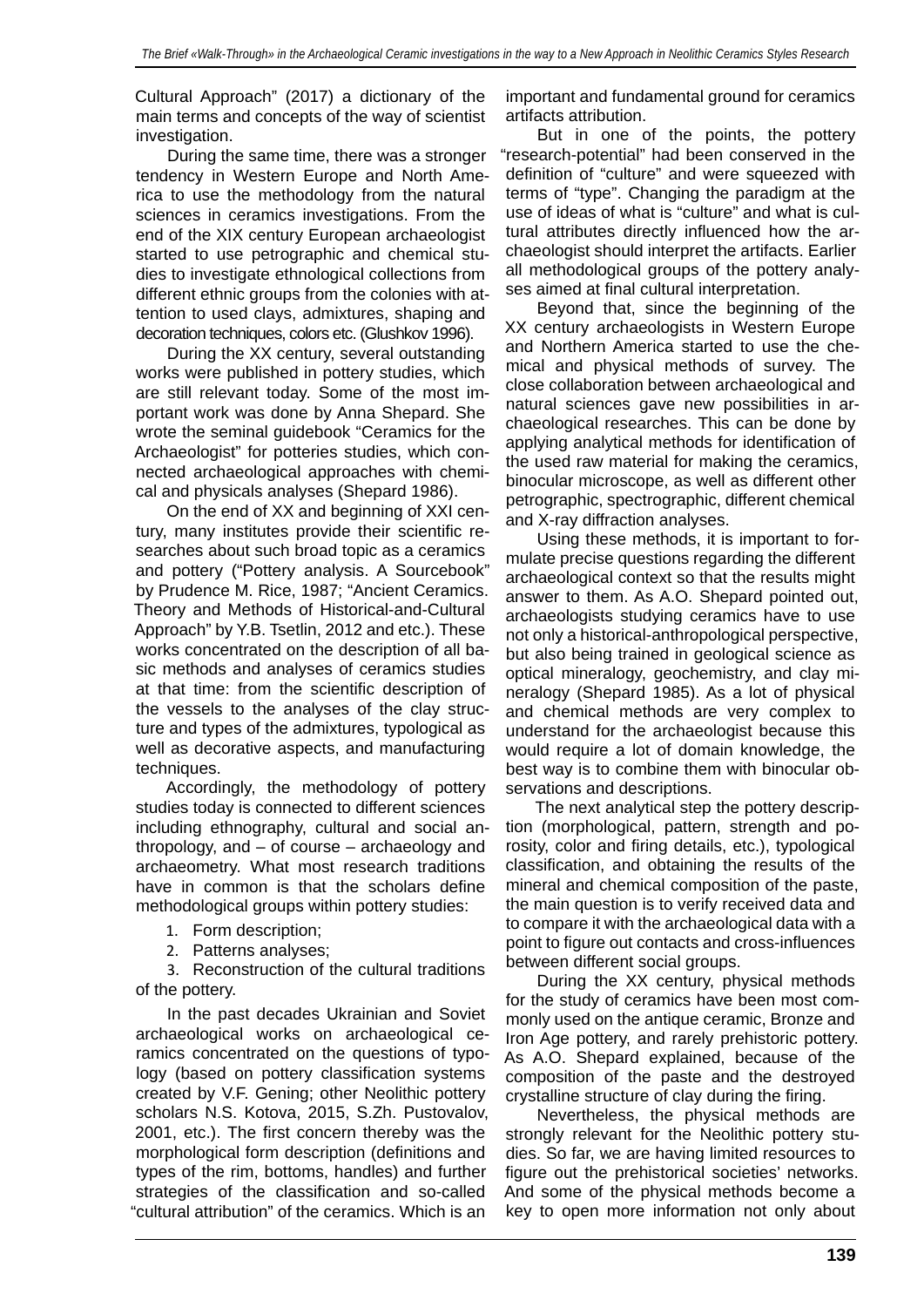vessels as artifacts, but also to discover relations, networks and other social aspects of the prehistoric communities.

Therefore, to understand why it is so important, we should start again from the bases of ceramics investigation. Moreover, from the basic statement of archaeological studies of the XX century. Starting from the famous definition of the Gordon Childe, which became the main statement during all century of the scientific investigation:

*"We find certain types of remains – pots, implements, ornaments, burial rites and house forms – constantly recurring together. Such a complex of associated traits we shall call a "cultural group" or just a "culture". We assume that such a complex is the material expression of what today we would call "a people"* (Childe 1929)*.*

So, this statement judged all ceramics findings: they were classified, and then attributed connected to the "culture" or "culture ethnic group". We need to specify, that for each individual culture or cultural group, researchers have tried to identify a set of specific dominant traits to determine the "type" of a vessel based on its morphology and decoration. This "type" (it can be one major type or a group of the vessels, like pots, bowls, cups, amphorae) became a kind of "a reference sample" for comparison. In a further study, new find complexes, which are having these traits, are interpreted as belonging to the same cultural group. This idea is reasonable but also has drawbacks. Especially in case of the XXI century discussions about the reasonability of using concepts like "culture", "culture area", "ethnical group" etc. (Roberts, Linden 2011, p. 1-21). The understanding of the broad concept of the term culture leads to an over-generalization of characteristic features, and to the creation of additional sub-categories of local variants and in the end, they still belong to the common territory culture. Therefore, this consequence is controversial in the concept of the culture-defining process. As a result, it might cause excessive division of archaeological sites into different cultures.

When we talking about humans as a representative genus Homo we always should remember about such psychological specialties as creativity and curiosity. Therefore, we can presume that this curiosity creates the main motivation, to use modern terms, a curiosity to come out of the regular comfort zone. That means looking for new resources but also adapting and adopting new skills, traditions and techniques. However, at the same time, natural human creativity does not always lead to a simple direct copy of the new techniques but some

time leads to adopting them. From one point of view, in process of copying the new techniques there a big chance to create something completely new, but from another perspective simple lack of background knowledge and special raw materials might not allow doing that, but the creative adaptation result is again new. Dramatically, for man also a characteristic feature is the creation of traditions (both in the occult meaning of the ritual and in the meaningful sequence of the production process). This way stops the fast adoption line of innovations from strangers by human behavior.

All these human's psychology background is turning in a very interesting effort of studying. Let us suppose that each social group in prehistoric time came to the common idea of the ceramics usage. In this assumption, let us neglect the question of how this group came to the manufacture of ceramics, and focus on the formation of the tradition of a particular group. With the complication and stratification of the social structure of Neolithic society, it is logical to single out a group of artisan potters, who have been developing the main pottery style of the community. We would call this basic typical style of ceramics for a certain period of time as a traditional. This "traditional" pottery style would include special morphological proportions of the vessels, typical clay components, and also the same ornamentation style.

Together with these peculiarities in ceramic came the special attitude of the people from the same community. Y.B. Tsetlin in his work mentioned one interesting point that the ornamentation styles from a social perspective also is a symbol of social recognition at the level of others (Tsetlin 2012). In addition, Y.B. Tsetlin stated that even in the middle of the XX century was a tendency to keep the secrets of pottery craft inside of the family artisans. We can assume that for prehistorical society it was even more important to keep the information about pottery technology inside of the artisan's group.

Together with all this back-up knowledge, we coming again to the important question: How we can investigate spatial mobility and development of prehistoric society through the ceramics artifacts?

When we are talking about the development of the ceramics styles with a goal to figure out the migration tendentious and influences. Again, we have to come back to the questions about the reasons, which could have triggered these migrations. Caroline Heitz and Regine Stapher (2017) in article "Mobility and pottery production, what for? Introductory remarks" mention basic types of mobility by W. Wendrich and H. Barnard (2008), which can be divided into groups: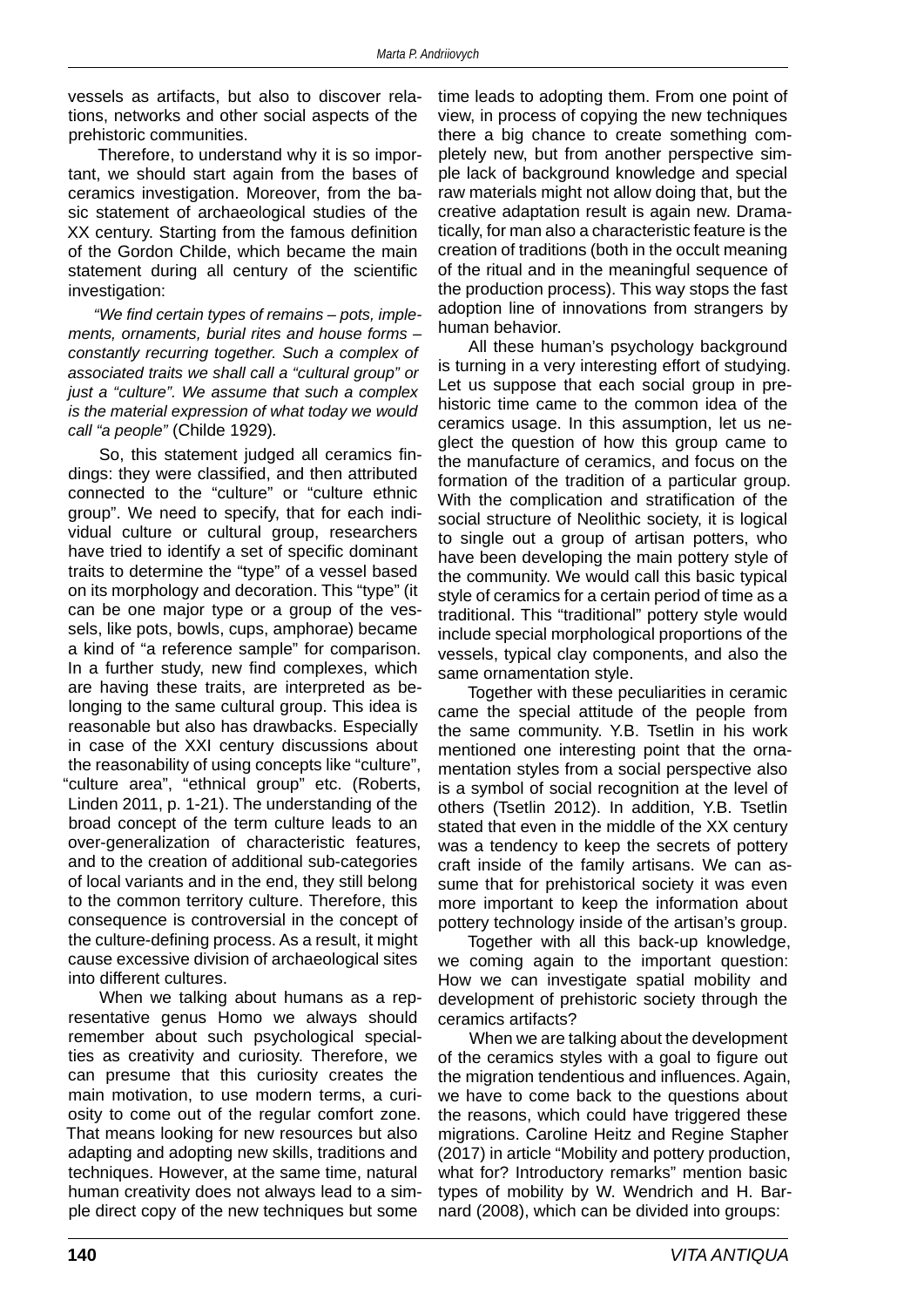— all group migration, from resource to resource,

— all group migration, with the fixed mobility (year, season, etc.) rout,

— migration of the part of the group, which had moved to and from specific resource areas,

— migration of the part of the group, who was moving for new resources and then returned to base camp.

This group can move in a specifically defined route, which can be repeated from year to year or be at time as totally new one. For us is important, because all these groups would take with them their knowhow about different pottery styles and manufactory technics.

Caroline Heitz and Regine Stapfer had created a complex approach for the investigation of Neolithic population mobility through the examination of the local and non-local ceramics designs and ornamentations, in their project "Mobility, Entanglements, and Transformations in Neolithic Societies on the Swiss Plateau (3900-3500BCE)" (Stapfer et al. 2019). First of all, they had deeply "rethinking" of the meaning of main archaeological concepts as "culture", "mobility", "things", turning the focus from objectcentered to actor-centered perspective (Heitz, Stapfer 2017). With a strong focus on the relations between humans and things, the goal is to understand which changes in the things were results of intention and which not. Furthermore, the creative and transformative potential of encounters of potters belonging to different communities of practice or traditions in the contexts of spatial mobility is on focus of their proposed methodology. The second important part of the project investigation was using archaeometric analyses such as a pXRF analysis and develop a methodological approach which would be appropriate for the heterogeneous clays to prove the ideas of the "moved" vessels or technics in Neolithic's communities.

As a case study, they used ceramics from the wetland settlements on Lake Constance, Lake Zurich and Lake Bienne. Previous research of the region had been restricted on establishing relative chronological orders of artifact assemblages using pottery and the distinction of "cultural" groups. The project's result was that in all the sites, non-local pottery vessels were present. They indicate that certain kinds of contacts existed between the settlement communities in Eastern France, the Rhine Valley or Central Switzerland etc. Accordingly, pottery was identified on the Swiss plateau which is typical for adjacent regions and there referred to as Michelsberg-style, Munzingens-style, Hornstaad-style, Pfyn-style, Cortaillod-style,

NMB-style in the time between 3900-3500 BCE (Stapfer 2017).

The material analyses part of the newly developed methodology within the scope of the "MET" – project, consists of three steps:

— using the binocular microscope to categorize the raw material into the groups;

— screening by means of pXRF-analyses for finding different chemical groups and check if the vessels of these groups belong to different local or non-local stylistic groups;

— specifying a detailed chemical and mineralogical analyses by subsampling some shreds for further analyses – like thin section analyses – which might finally enable assumptions on the geological origins of the used raw materials and thus answer question of spatial mobility.

Detailed information about the evaluation of p-XRF-analyses to research handmade heterogeneous Neolithic pottery from an archaeometric point of view is perfectly described in the article of Regine Stapfer et al. (2019). "Interdisciplinary examinations carry out on heterogeneous coarse ceramics from Neolithic lakeside settlements in the Northern Alpine Foreland (3900-3500 BCE): Analysis strategy and preliminary results from a test series using p-XRF" (Stapfer et al. pp. 217-238).

I would like to draw your attention to the summarized results of the project`s investigation. Almost all settlements had pottery form more than one style. Of course, the biggest amount of measured vessels turned out to be of locally available raw materials, made in typically local designs and decoration styles ("local vessels"). However, interestingly, there were also some vessels of local raw materials but non-local style ("intermediate vessels"). In addition, researches figured out that a rare part of the vessels that had been made of the nonlocal clay, design and decoration style ("translocal vessels"), which basically means, that these vessels were made in another settlement and brought to the site where they were finally found (Heitz, Stapfer 2017). The information about raw materials makes it possible to do a more specific grouping of the finds. They were able to show that complex networks based on spatial mobility had linked the settlement communities on the Swiss Plateau to those living beyond (Heitz, Stapfer 2017; Stapfer 2017; Stapfer et al. 2019).

The approach created by Caroline Heitz and Regine Stapfer gives a new perspective for Neolithic pottery research and might be successfully applied to investigate other Neolithic communities and the pottery. On the territory of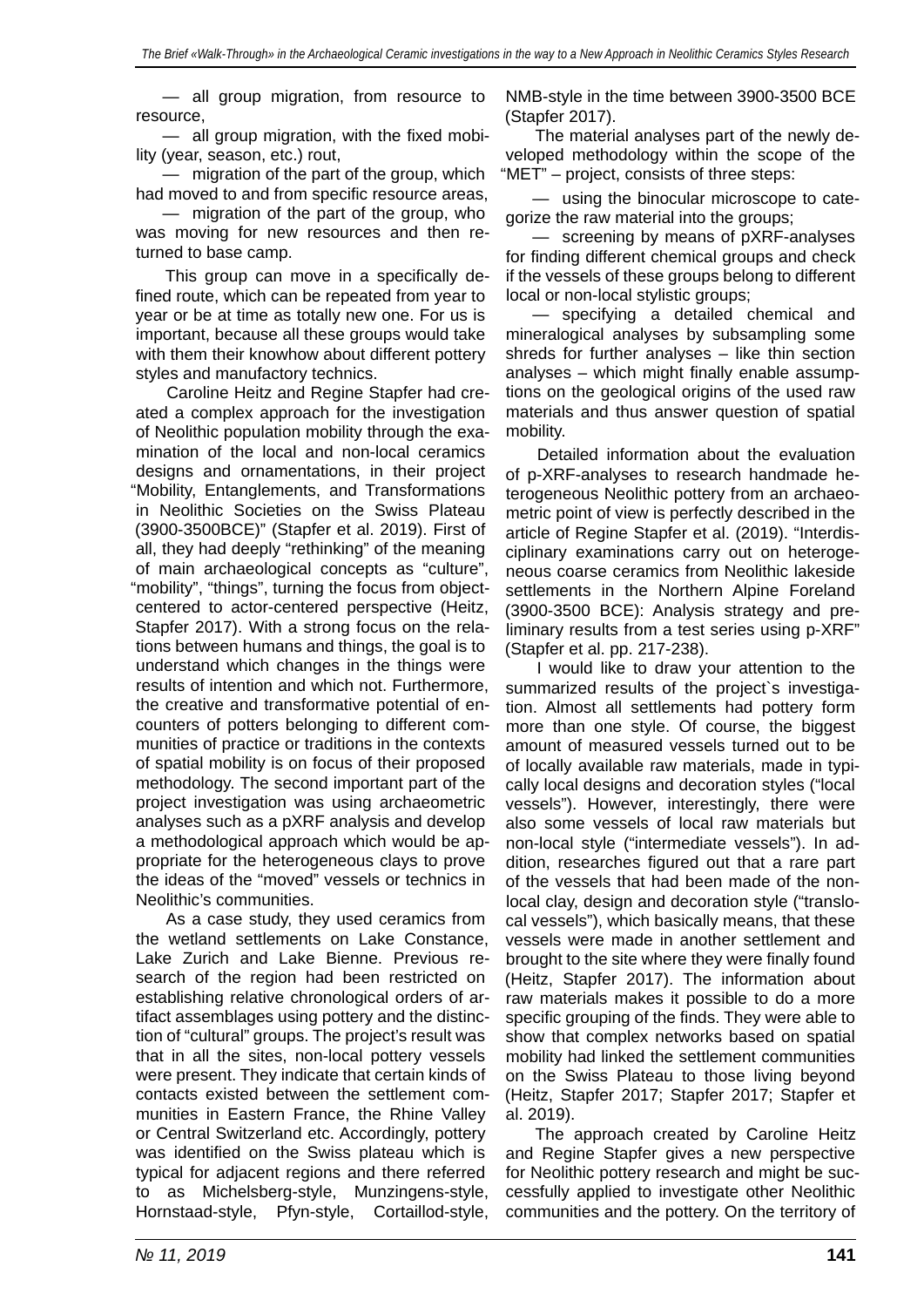Ukraine, the methodology might be useful to analyze the ceramics from the Mariupil-type cemeteries and the big settlements of the Middle and Low Dnieper region. The results might clarify the pattern of mobility of people beyond big "cultural groups" as Azov-Dnieper, Dnieper-Donetsk, Surska "cultures" (Andriiovvych 2018; Andriiovych, Hafner, Shydlovskyi 2019). If we gain a better understanding of the mobility of Neolithic communities inside of Middle and Low Dnieper regions and would be able to specify the relationship between settlements and at least Lysa Hora and Mykilske Mariupil-type cemeteries, we would have a better understanding on ways of

Neolithization process and waves of migration on the territory of Ukraine.

The new theoretical approaches together with physical-chemical analysis can open a lot of earlier hidden information about prehistoric societies. New era pushing us to cooperate with contemporary ideas and use old well-proven analytical methods within the scope of new paradigms.

#### *Acknowledgement*

I am very grateful to Caroline Heitz for helpful comments on this article, mentoring, and inspiration for the investigation of theoretical questions in Archaeology.

#### **REFERENCES:**

- Andriiovych, M. 2018. A sign of mobility and cultural exchange? The ceramics with scribble line ornamentation from Lysa Hora cemetery. *VITA ANTIQUA*, 10, Prehistoric Networks in Southern and Eastern Europe, 43-47. DOI: 10.37098/2519-4542-2018-1-10-43-47
- Andriiovych, M., Hafner, A., Shydlovskyi, P. 2019. A sign of mobility and cultural exchange? The ceramics with scribble line ornamentation from Lysa Hora cemetery. In: *Beyond Paradigms. 25th EAA Annual Meeting* (Bern, 2019) – Abstract Book, p. 323.

Bobrinskiy, A.A. 1978. *The Pottery-Making of Eastern Europe: Sources And Methods of Study*, 272 p. (In Russian). Childe, V.G. 1929. *The Danube in Prehistory*, Oxford University Press, Oxford.

- Glushkov, I.G. 1996. *Ceramics as a historical source*. Novosibirsk: Publishing House of the Institute of Archaeology and Ethnography SB RAS, 328 p. (In Russian).
- Gorodtsov, V.A., 1901, Russkaya doistoricheskaya keramika. *Trudy 11 Arkheologicheskogo syezda v Kiyeve*, p. 576-672. (In Russian).
- Heitz, C., Stapfer, R. 2017. Mobility and pottery production, what for? Introductory remarks. In: *Mobility and Pottery Production. Archaeological and anthropological perspectives*, p. 11 – 39.
- Klein, L.S. 2011. *Istoriya archeologicheskoy mysli*, S.-Pererburg, 694 p. (In Russian).
- Kotova, N.S. 2015. *Drevneyshaya keramika Ukrainy.* Kyiv, 154 p. (In Russian).
- Pustovalov, S.Zh. 2001. Classification of Catacomb Ceramics. In: *Bronze Age of the Don-Donetsk Region: Materials of the 5th Ukrainian-Russian Field Archaeological Seminar*. Kiev – Voronezh, p. 88 – 95. (In Russian).
- Rice, P.M., 1987. *Pottery analysis. A Source book*, 559 p.
- Roberts, B.W., Linden, M.V. 2011. *Investigating Archaeological Cultures: Material Culture, Variability and Transmission*.
- Shepard, A.O. 1985. *Ceramics for the Archaeologist*. Washington, 414 p.
- Stapfer, R. 2017. Special pottery in 'Cortaillod' settlements of the Neolithic western Switzerland. In: *Mobility and Pottery Production. Archaeological and anthropological perspectives*, p. 141 – 167.
- Stapfer, R., Heitz, C., Hinz, M., Hafner, A. 2019. Interdisciplinary examinations carried out on heterogeneous coarse ceramics from Neolithic lakeside settlements in the Northern Alpine Foreland (3900-3500 BCE): Analysis strategy and preliminary results from a test series using pXRF, *Journal of Archaeological Science: Reports 25*, p. 217 – 238.
- Tsetlin, Y.B. 2012. *Ancient Ceramics. Theory and Methods of Historical-and Cultural Approach*. Moscow: IA RAS, 395 p. (In Russian).
- Tsetlin, Y.B. 2017. *Ceramics. Concepts and Definitions of the Historical-and-Cultural Approach*. Moscow: IA RAS. 346 p. (In Russian).
- Voyevodskiy, M.V. 1936. K izucheniyu goncharnoy tekhniki pervobytno-kommunisticheskogo obshchestva na territorii lesnoy zony Yevropeyskoy chasti RSFSR. *Sovetskaya arkheologiya*, T. 1, p. 51-79. (In Russian).
- Wendrich, W., Barnard, H. 2008. The archaeology of mobility. Definitions and research approaches. In: H. Barnard and W. Wendrich (eds.) *The Archaeology of Mobility. Old World and New World Nomadism. Costen Advances Seminar Series 4*. Los Angeles: Costen Institute of Archeology, University of California, p. 1-21.